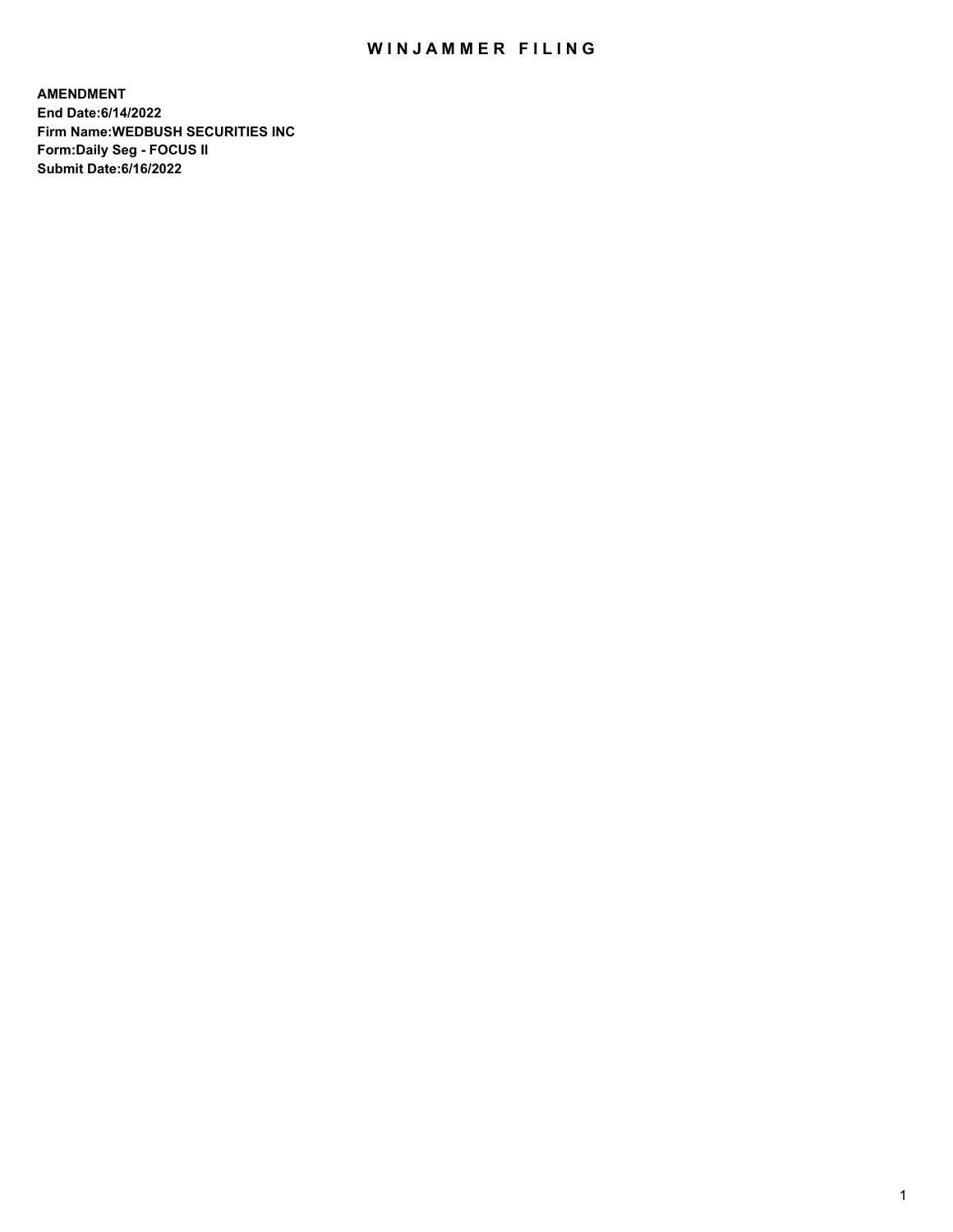**AMENDMENT End Date:6/14/2022 Firm Name:WEDBUSH SECURITIES INC Form:Daily Seg - FOCUS II Submit Date:6/16/2022 Daily Segregation - Cover Page**

| Name of Company                                                                                                                                                                                                                                                                                                               | <b>WEDBUSH SECURITIES INC</b>                             |
|-------------------------------------------------------------------------------------------------------------------------------------------------------------------------------------------------------------------------------------------------------------------------------------------------------------------------------|-----------------------------------------------------------|
| <b>Contact Name</b>                                                                                                                                                                                                                                                                                                           | <b>Kevin Wirth</b>                                        |
| <b>Contact Phone Number</b>                                                                                                                                                                                                                                                                                                   | 312-784-0475                                              |
| <b>Contact Email Address</b>                                                                                                                                                                                                                                                                                                  | kevin.wirth@wedbush.com                                   |
| FCM's Customer Segregated Funds Residual Interest Target (choose one):<br>a. Minimum dollar amount: : or<br>b. Minimum percentage of customer segregated funds required:%; or<br>c. Dollar amount range between: and; or<br>d. Percentage range of customer segregated funds required between:% and%.                         | 19,000,000<br><u>0</u><br><u>00</u><br>0 <sub>0</sub>     |
| FCM's Customer Secured Amount Funds Residual Interest Target (choose one):<br>a. Minimum dollar amount: ; or<br>b. Minimum percentage of customer secured funds required:%; or<br>c. Dollar amount range between: and; or<br>d. Percentage range of customer secured funds required between:% and%.                           | 1,000,000<br><u>0</u><br>0 <sub>0</sub><br>0 <sub>0</sub> |
| FCM's Cleared Swaps Customer Collateral Residual Interest Target (choose one):<br>a. Minimum dollar amount: ; or<br>b. Minimum percentage of cleared swaps customer collateral required:%; or<br>c. Dollar amount range between: and; or<br>d. Percentage range of cleared swaps customer collateral required between:% and%. | $\frac{0}{0}$<br>0 <sub>0</sub><br>00                     |

Attach supporting documents CH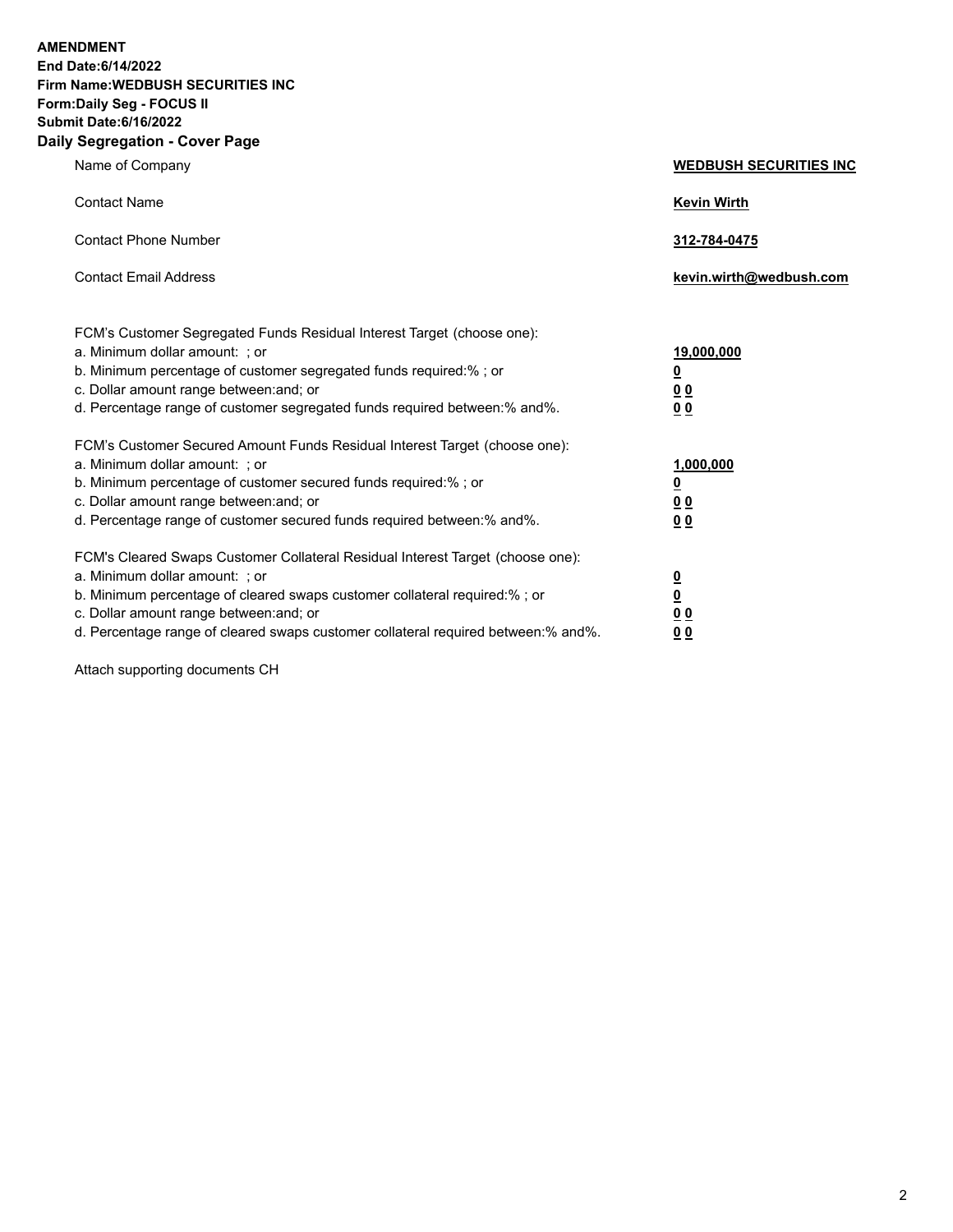## **AMENDMENT End Date:6/14/2022 Firm Name:WEDBUSH SECURITIES INC Form:Daily Seg - FOCUS II Submit Date:6/16/2022 Daily Segregation - Secured Amounts** Foreign Futures and Foreign Options Secured Amounts Amount required to be set aside pursuant to law, rule or regulation of a foreign government or a rule of a self-regulatory organization authorized thereunder **0** [7305] 1. Net ledger balance - Foreign Futures and Foreign Option Trading - All Customers A. Cash **41,456,119** [7315] B. Securities (at market) **0** [7317] 2. Net unrealized profit (loss) in open futures contracts traded on a foreign board of trade **944,004** [7325] 3. Exchange traded options a. Market value of open option contracts purchased on a foreign board of trade **0** [7335] b. Market value of open contracts granted (sold) on a foreign board of trade **-27,602** [7337] 4. Net equity (deficit) (add lines 1. 2. and 3.) **42,372,521** [7345] 5. Account liquidating to a deficit and account with a debit balances - gross amount **12,478** [7351] Less: amount offset by customer owned securities **0** [7352] **12,478** [7354] 6. Amount required to be set aside as the secured amount - Net Liquidating Equity Method (add lines 4 and 5) **42,384,999** [7355] 7. Greater of amount required to be set aside pursuant to foreign jurisdiction (above) or line 6. **42,384,999** [7360] FUNDS DEPOSITED IN SEPARATE REGULATION 30.7 ACCOUNTS 1. Cash in banks A. Banks located in the United States **15,230,075** [7500] B. Other banks qualified under Regulation 30.7 **2,524,577** [7520] **17,754,652** [7530] 2. Securities A. In safekeeping with banks located in the United States **0** [7540] B. In safekeeping with other banks qualified under Regulation 30.7 **0** [7560] **0** [7570] 3. Equities with registered futures commission merchants A. Cash **21,985,804** [7580] B. Securities **0** [7590] C. Unrealized gain (loss) on open futures contracts **0** [7600] D. Value of long option contracts **0** [7610] E. Value of short option contracts **0** [7615] **21,985,804** [7620] 4. Amounts held by clearing organizations of foreign boards of trade A. Cash **6,832,633** [7640] B. Securities **0** [7650] C. Amount due to (from) clearing organization - daily variation **0** [7660] D. Value of long option contracts **0** [7670] E. Value of short option contracts **0** [7675] **6,832,633** [7680] 5. Amounts held by members of foreign boards of trade A. Cash **340,469** [7700] B. Securities **0** [7710] C. Unrealized gain (loss) on open futures contracts **0** [7720] D. Value of long option contracts **0** [7730] E. Value of short option contracts **-27,602** [7735] **312,867** [7740] 6. Amounts with other depositories designated by a foreign board of trade **0** [7760] 7. Segregated funds on hand **0** [7765] 8. Total funds in separate section 30.7 accounts **46,885,956** [7770] 9. Excess (deficiency) Set Aside for Secured Amount (subtract line 7 Secured Statement Page 1 from Line 8) **4,500,957** [7380] 10. Management Target Amount for Excess funds in separate section 30.7 accounts **1,000,000** [7780]

11. Excess (deficiency) funds in separate 30.7 accounts over (under) Management Target **3,500,957** [7785]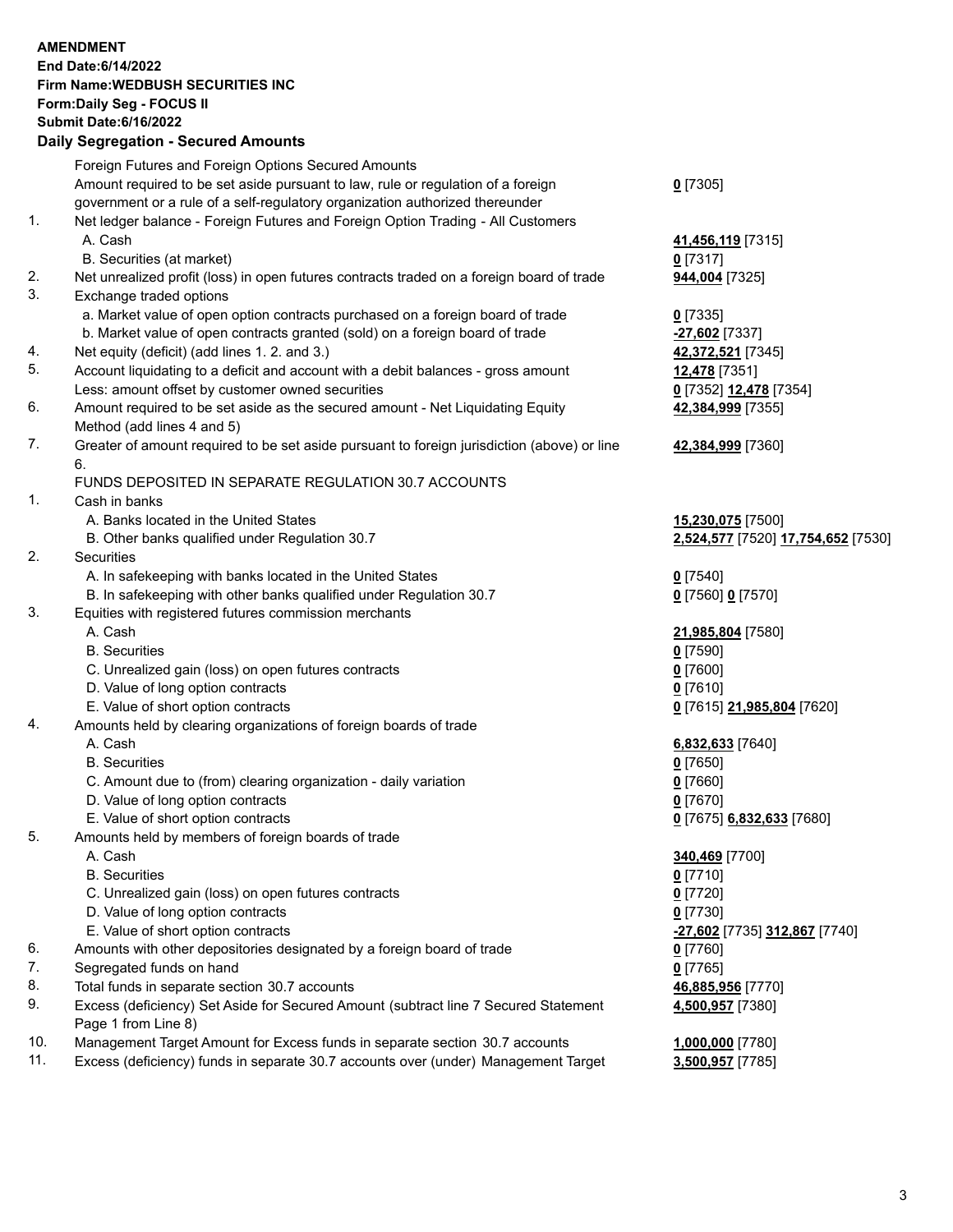|     | <b>AMENDMENT</b><br>End Date: 6/14/2022<br>Firm Name: WEDBUSH SECURITIES INC<br>Form: Daily Seg - FOCUS II<br><b>Submit Date:6/16/2022</b><br>Daily Segregation - Segregation Statement |                                  |
|-----|-----------------------------------------------------------------------------------------------------------------------------------------------------------------------------------------|----------------------------------|
|     |                                                                                                                                                                                         |                                  |
|     | SEGREGATION REQUIREMENTS(Section 4d(2) of the CEAct)                                                                                                                                    |                                  |
| 1.  | Net ledger balance                                                                                                                                                                      |                                  |
|     | A. Cash                                                                                                                                                                                 | 1,323,272,587 [7010]             |
|     | B. Securities (at market)                                                                                                                                                               | 197,958,951 [7020]               |
| 2.  | Net unrealized profit (loss) in open futures contracts traded on a contract market                                                                                                      | 1,245,063,402 [7030]             |
| 3.  | Exchange traded options                                                                                                                                                                 |                                  |
|     | A. Add market value of open option contracts purchased on a contract market                                                                                                             | 7,425,245,118 [7032]             |
|     | B. Deduct market value of open option contracts granted (sold) on a contract market                                                                                                     | -5,239,110,859 [7033]            |
| 4.  | Net equity (deficit) (add lines 1, 2 and 3)                                                                                                                                             | 4,952,429,199 [7040]             |
| 5.  | Accounts liquidating to a deficit and accounts with                                                                                                                                     |                                  |
|     | debit balances - gross amount                                                                                                                                                           | 9,786,051 [7045]                 |
|     | Less: amount offset by customer securities                                                                                                                                              | -9,328,458 [7047] 457,593 [7050] |
| 6.  | Amount required to be segregated (add lines 4 and 5)                                                                                                                                    | 4,952,886,792 [7060]             |
|     | FUNDS IN SEGREGATED ACCOUNTS                                                                                                                                                            |                                  |
| 7.  | Deposited in segregated funds bank accounts                                                                                                                                             |                                  |
|     | A. Cash                                                                                                                                                                                 | 941,029,893 [7070]               |
|     | B. Securities representing investments of customers' funds (at market)                                                                                                                  | 0 [7080]                         |
|     | C. Securities held for particular customers or option customers in lieu of cash (at<br>market)                                                                                          | 486,435 [7090]                   |
| 8.  | Margins on deposit with derivatives clearing organizations of contract markets                                                                                                          |                                  |
|     | A. Cash                                                                                                                                                                                 | 1,151,936,360 [7100]             |
|     | B. Securities representing investments of customers' funds (at market)                                                                                                                  | 747,933,078 [7110]               |
|     | C. Securities held for particular customers or option customers in lieu of cash (at<br>market)                                                                                          | 193,520,154 [7120]               |
| 9.  | Net settlement from (to) derivatives clearing organizations of contract markets                                                                                                         | -230,014,285 [7130]              |
| 10. | Exchange traded options                                                                                                                                                                 |                                  |
|     | A. Value of open long option contracts                                                                                                                                                  | 7,425,245,118 [7132]             |
|     | B. Value of open short option contracts                                                                                                                                                 | -5,239,110,859 [7133]            |
| 11. | Net equities with other FCMs                                                                                                                                                            |                                  |
|     | A. Net liquidating equity                                                                                                                                                               | $0$ [7140]                       |
|     | B. Securities representing investments of customers' funds (at market)                                                                                                                  | <u>0</u> [7160]                  |
|     | C. Securities held for particular customers or option customers in lieu of cash (at<br>market)                                                                                          | $0$ [7170]                       |
| 12. | Segregated funds on hand                                                                                                                                                                | 3,952,362 [7150]                 |
| 13. | Total amount in segregation (add lines 7 through 12)                                                                                                                                    | 4,994,978,256 [7180]             |
| 14. | Excess (deficiency) funds in segregation (subtract line 6 from line 13)                                                                                                                 | 42,091,464 [7190]                |
| 15. | Management Target Amount for Excess funds in segregation                                                                                                                                | 19,000,000 [7194]                |
|     |                                                                                                                                                                                         |                                  |

16. Excess (deficiency) funds in segregation over (under) Management Target Amount Excess

**23,091,464** [7198]